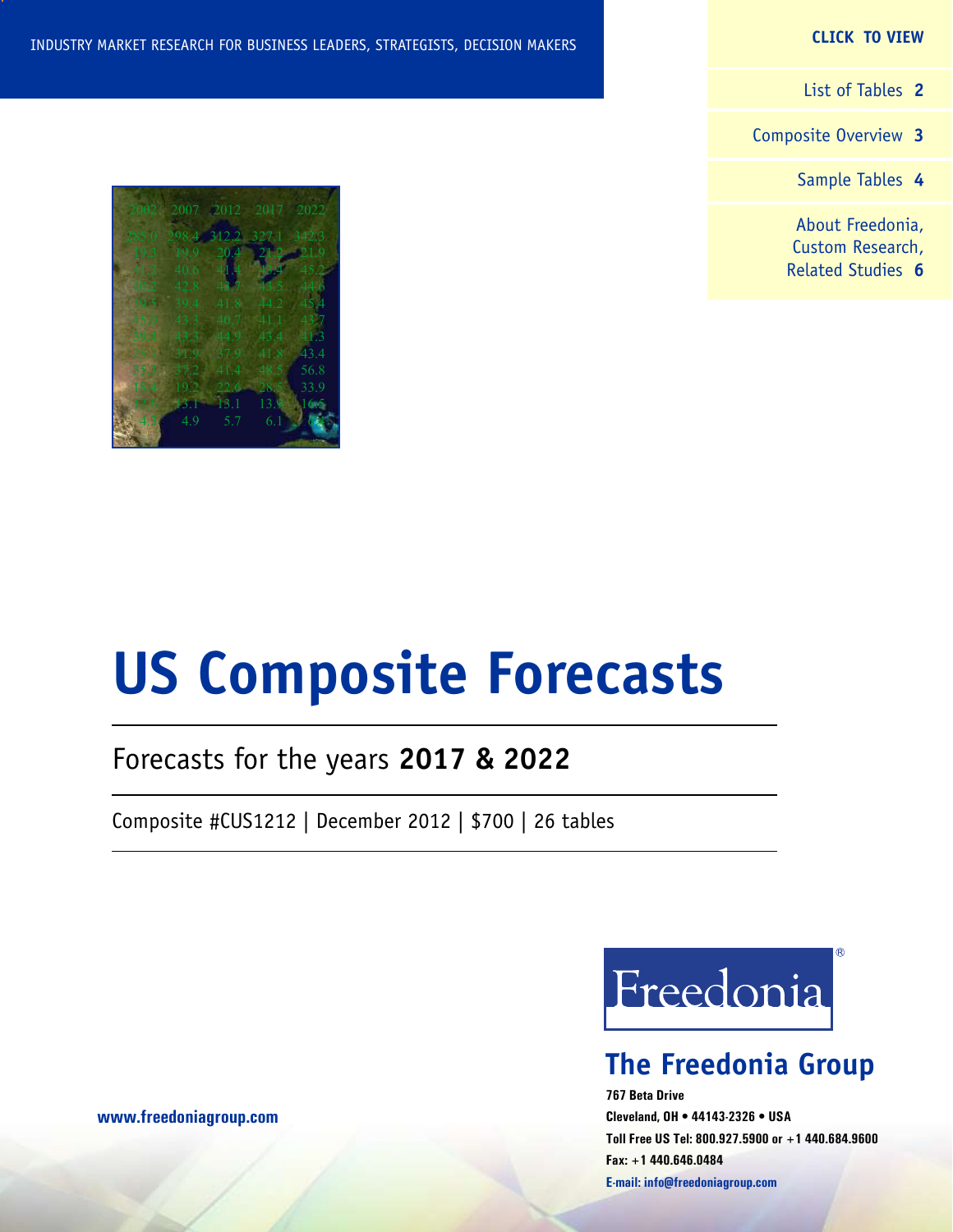# **US Composite Forecasts**

December 2012 \$700 26 Tables

<span id="page-1-0"></span>Composite #CUS1212

Forecasts for the years *2016 & 2021*

# **List of Tables**

#### SECTION I -- DEMOGRAPHICS

- 1. US Population by Age Intervals (million people) ................................. 1
- 2. US Households by Age of Head of Household (million) ............................ 2
- 3. US Population by Region (million people) . 3
- 4. US Households by Region (million) .......... 4

#### SECTION II -- MACROECONOMY

| 1. US Gross Domestic Product                  |
|-----------------------------------------------|
|                                               |
| 2. US Gross Domestic Product                  |
|                                               |
| 3. US Gross Domestic Product, Deflator Series |
| (deflators, 2005=100) 8                       |
| 4. US Gross Domestic Product by Region        |
|                                               |
| 5. US Gross Domestic Product by Region        |
| (billion 2005 dollars) 10                     |
| 6. US Personal Consumption Expenditures       |
| (billion dollars, deflators &                 |
| billion 2005 dollars)11                       |
| 7. US Retail Sales (billion dollars) 12       |

#### SECTION III -- INDUSTRIAL ACTIVITY

- 1. US Manufacturers' Shipments -- Durable Goods (billion dollars).............14
- 2. US Manufacturers' Shipments -- Nondurable Goods (billion dollars)........15

3. US Manufacturers' Shipments (billion 2005 dollars) ........................16

Freedonia

4. US Manufacturers' Shipments, Deflator Series (deflators, 2005=100)....17

#### SECTION IV -- MOTOR VEHICLES

- 1. US Motor Vehicle Production (thousand units) ...............................18 2. US Motor Vehicle Retail Sales
	- (thousand units) ...............................19
- 3. US Motor Vehicles in Use (million units) ..20

#### SECTION V -- CONSTRUCTION

| 1. US Construction Expenditures           |
|-------------------------------------------|
|                                           |
| 2. US Construction Expenditures           |
| (billion 2005 dollars) 23                 |
| 3. US Construction Expenditures, Deflator |
| Series (deflators, 2005=100)24            |
| 4. US Construction Expenditures by Region |
|                                           |
| 5. US Construction Expenditures by Region |
| (billion 2005 dollars) 26                 |
| 6. US Construction Improvement & Repair   |
| Expenditures (billion dollars,            |
| deflators & billion 2005 dollars)27       |
| 7. US Construction Stock                  |
| (billion 2005 dollars) 28                 |

8. US Housing (thousand units) .................29

### **Page 2 [Order now, click here!](http://www.freedoniagroup.com/DocumentDetails.aspx?Referrerid=FM-Bro&StudyID=CUS1104)**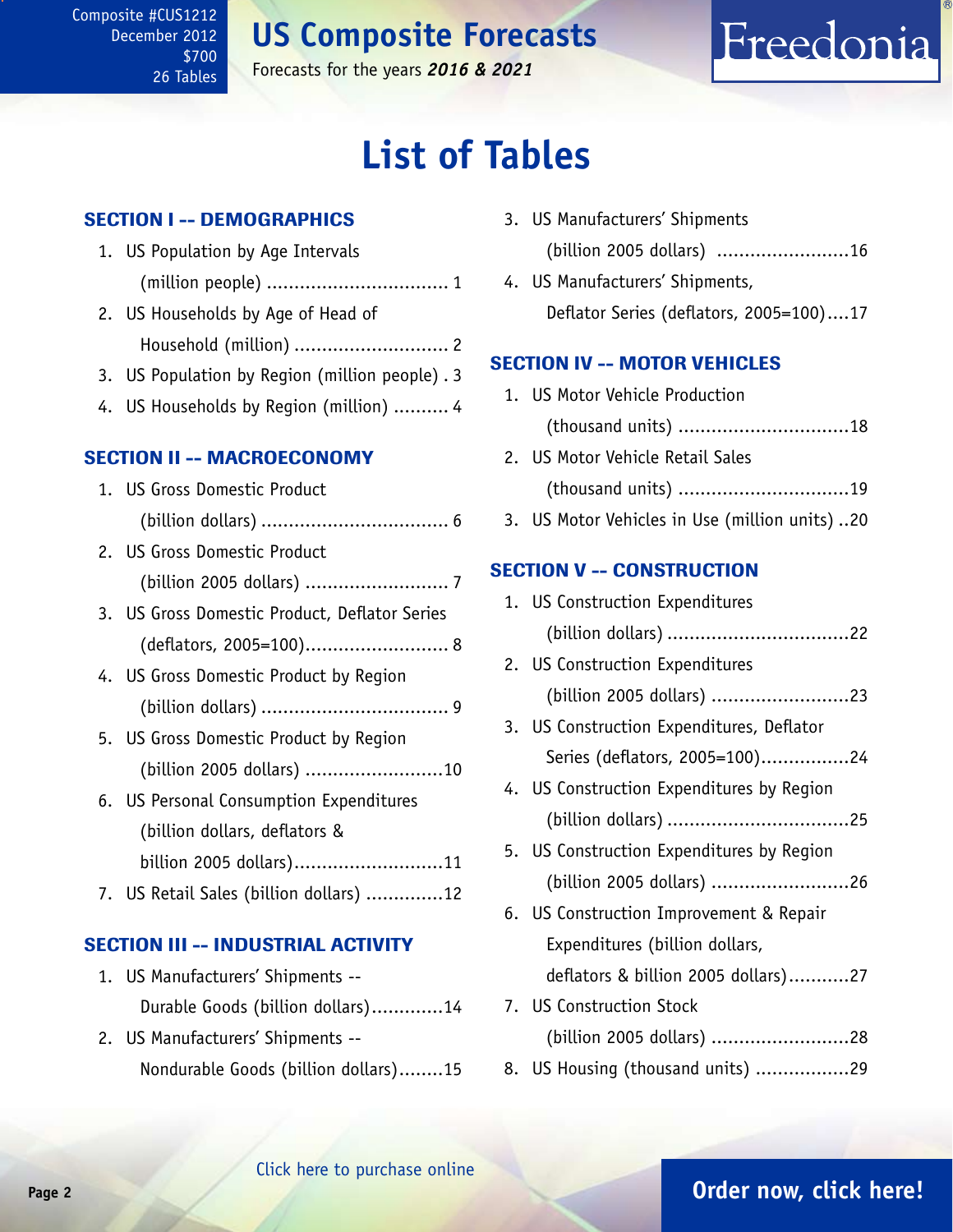### **US Composite Forecasts** Forecasts for the years *2016 & 2021*

<span id="page-2-0"></span>Composite #CUS1212 December 2012 \$700 26 Tables

# **Composites Overview**

The contents of our United States Composite Forecasts consist of tables that set forth historical and forecast series for numerous economic indicators developed by the Freedonia Group's economics department. These are the same series used by our industry analysts in the preparation of our various industry studies. For each series, historical figures are presented for 2001, 2006 and 2011; forecasts are provided for 2016 and 2021.

Unlike Freedonia's typical industry study, composites contain no text, so there is no narrative that explains the analysis behind the forecasts. However, an informative title describes the contents of each table. For a complete listing of the specific items contained in a particular table, please contact our Client Services Department at 1.800.927.5900 (US) or 440.684.9600 (international).

Freedonia

The economic series presented in this study were made as of December 2012.

# **Full document delivered in PDF only \$700 Individual tables available at \$60/table in HTML format**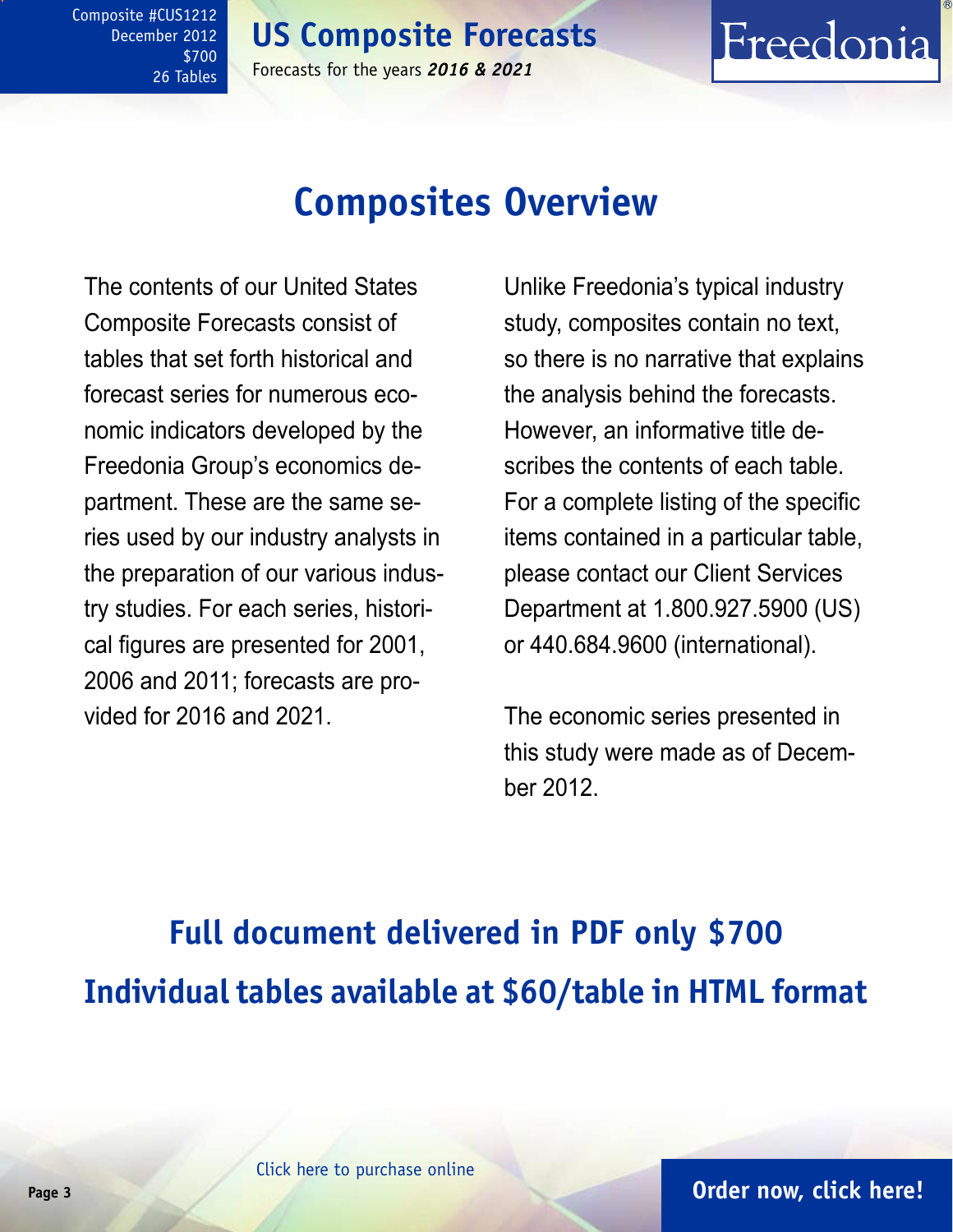# **US Composite Forecasts**

Forecasts for the years *2016 & 2021*

#### <span id="page-3-0"></span>Composite #CUS1212 December 2012 \$700 26 Tables



### **Page 4 [Order now, click here!](http://www.freedoniagroup.com/DocumentDetails.aspx?Referrerid=FM-Bro&StudyID=CUS1104)**

Freedonia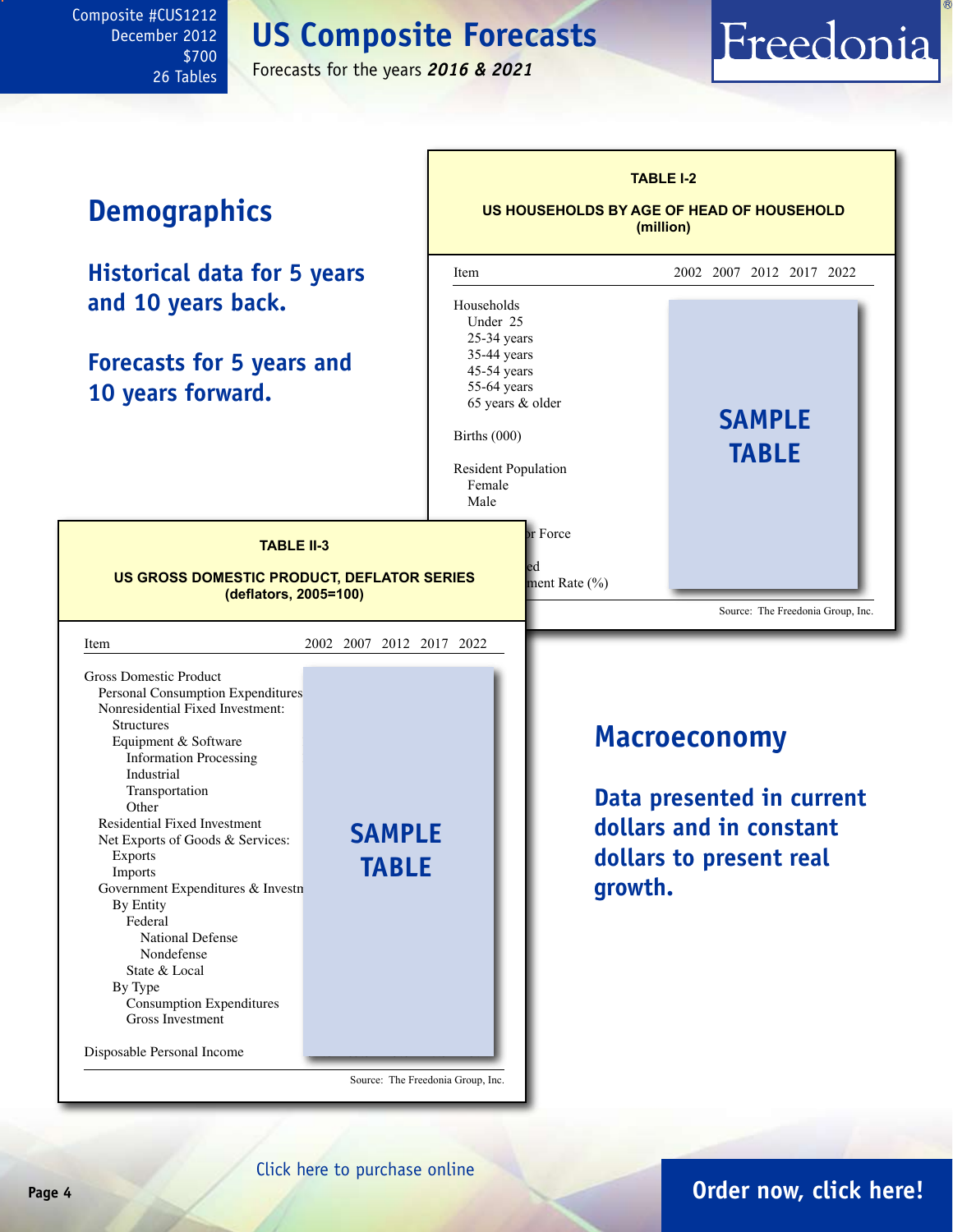# **US Composite Forecasts**

Freedonia

December 2012 \$700 26 Tables

Composite #CUS1212

#### Forecasts for the years *2016 & 2021*